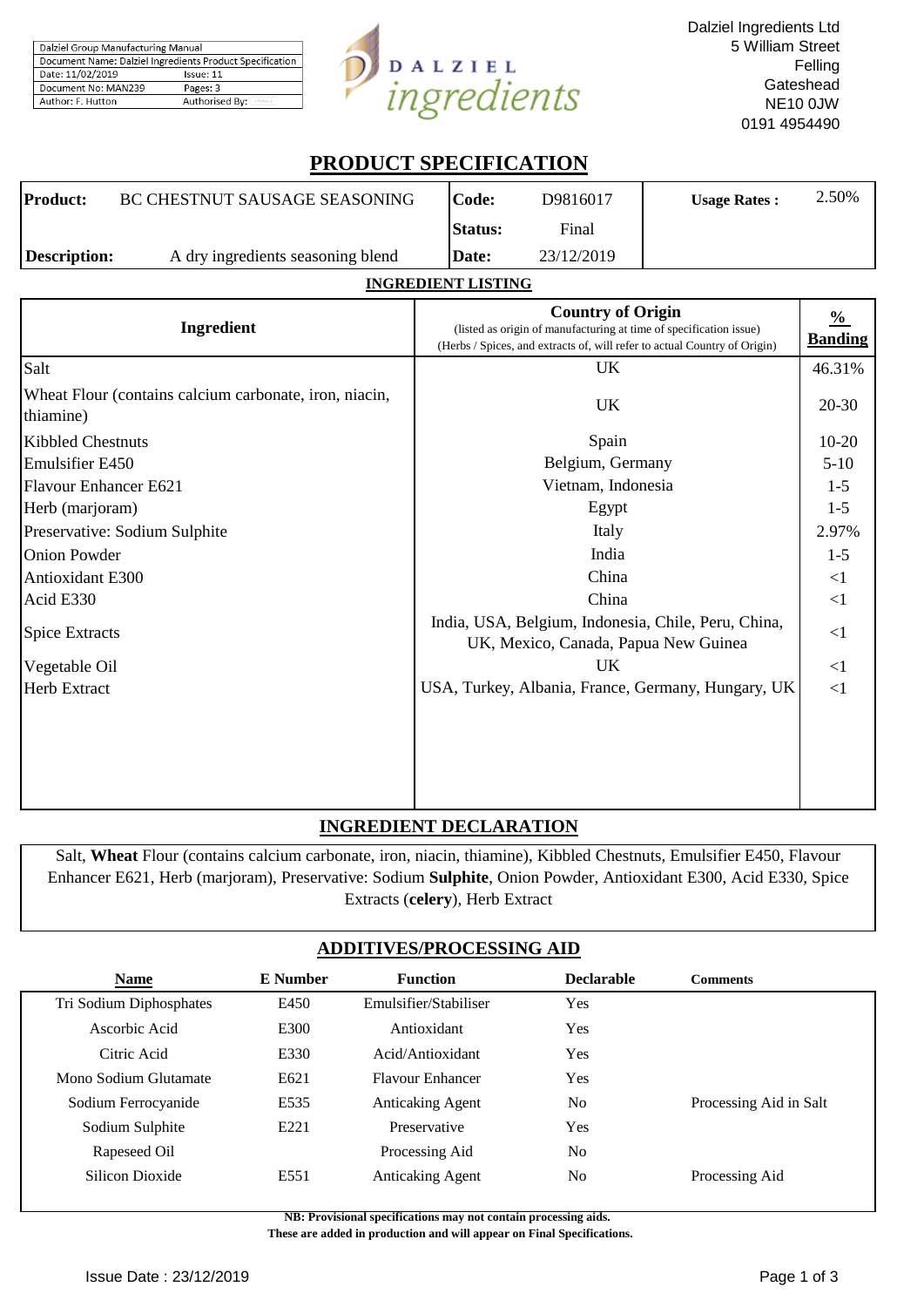| Dalziel Group Manufacturing Manual                       |                |  |  |
|----------------------------------------------------------|----------------|--|--|
| Document Name: Dalziel Ingredients Product Specification |                |  |  |
| Date: 11/02/2019                                         | Issue: 11      |  |  |
| Document No: MAN239                                      | Pages: 3       |  |  |
| Author: F. Hutton                                        | Authorised By: |  |  |



Dalziel Ingredients Ltd 5 William Street Felling **Gateshead** NE10 0JW 0191 4954490

## **ALLERGEN INFORMATION D9816017**

| <b>Allergen</b>                                    |            | <b>Present</b>    | <b>Comments:</b>                                                     |
|----------------------------------------------------|------------|-------------------|----------------------------------------------------------------------|
|                                                    | on Site    | <b>In Product</b> | Allergen Source indicated in Bold on previous page, Ingredients list |
| Cereals containing<br><b>Gluten</b>                | <b>YES</b> | <b>YES</b>        | Wheat Flour                                                          |
| <b>Crustaceans</b><br>and products thereof         | $\rm NO$   | NO                |                                                                      |
| Egg<br>and products thereof                        | <b>YES</b> | $NO$              |                                                                      |
| Fish<br>and products thereof                       | <b>YES</b> | $NO$              |                                                                      |
| <b>Soybeans</b><br>and products thereof            | <b>YES</b> | NO                |                                                                      |
| <b>Milk</b><br>and products thereof                | <b>YES</b> | $NO$              |                                                                      |
| <b>Celery</b><br>and products thereof              | <b>YES</b> | <b>YES</b>        | Spice Extracts (celery)                                              |
| <b>Mustard</b><br>and products thereof             | <b>YES</b> | NO                |                                                                      |
| <b>Peanuts</b><br>and products thereof             | NO         | $NO$              |                                                                      |
| Nuts *(other than peanuts)<br>and products thereof | NO         | $NO$              |                                                                      |
| Lupin<br>and products thereof                      | $\rm NO$   | $NO$              |                                                                      |
| <b>Sesame Seeds</b><br>and products thereof        | NO         | NO                |                                                                      |
| <b>Molluscs</b><br>and products thereof            | $\rm NO$   | $NO$              |                                                                      |
| <b>Sulphur Dioxide</b><br>Sulphites >10ppm         | <b>YES</b> | <b>YES</b>        | Preservative Sodium Sulphite                                         |

Dalziel take reasonable and practical precautions to reduce the risk of contamination of the products we manufacture. Due to the nature and complexity of ingredient blending the risk of contamination from carry over residue or airborne cross contamination cannot be totally eliminated**.**  Furthermore although we prohibit the processing of nuts on site we cannot guarantee that contamination has not occurred at other stages in the processing of ingredients, i.e. during farming, harvesting, transportation etc. To a greater or lesser extent the same issue may apply to other allergens. A copy of our allergen policy and risk assessment is available on request.

**The absence of an allergen from the above recipe should not be taken as an implication that our product can be guaranteed free from that allergen.**

| <b>SUITABILITY</b> |                |               |                |            |                 |  |  |
|--------------------|----------------|---------------|----------------|------------|-----------------|--|--|
| Vegetarian         | <b>YES</b>     | Not Certified | Vegan          | <b>YES</b> | Not Certified   |  |  |
| Organic            | N <sub>O</sub> |               | Gluten Free NO |            | Contains Gluten |  |  |